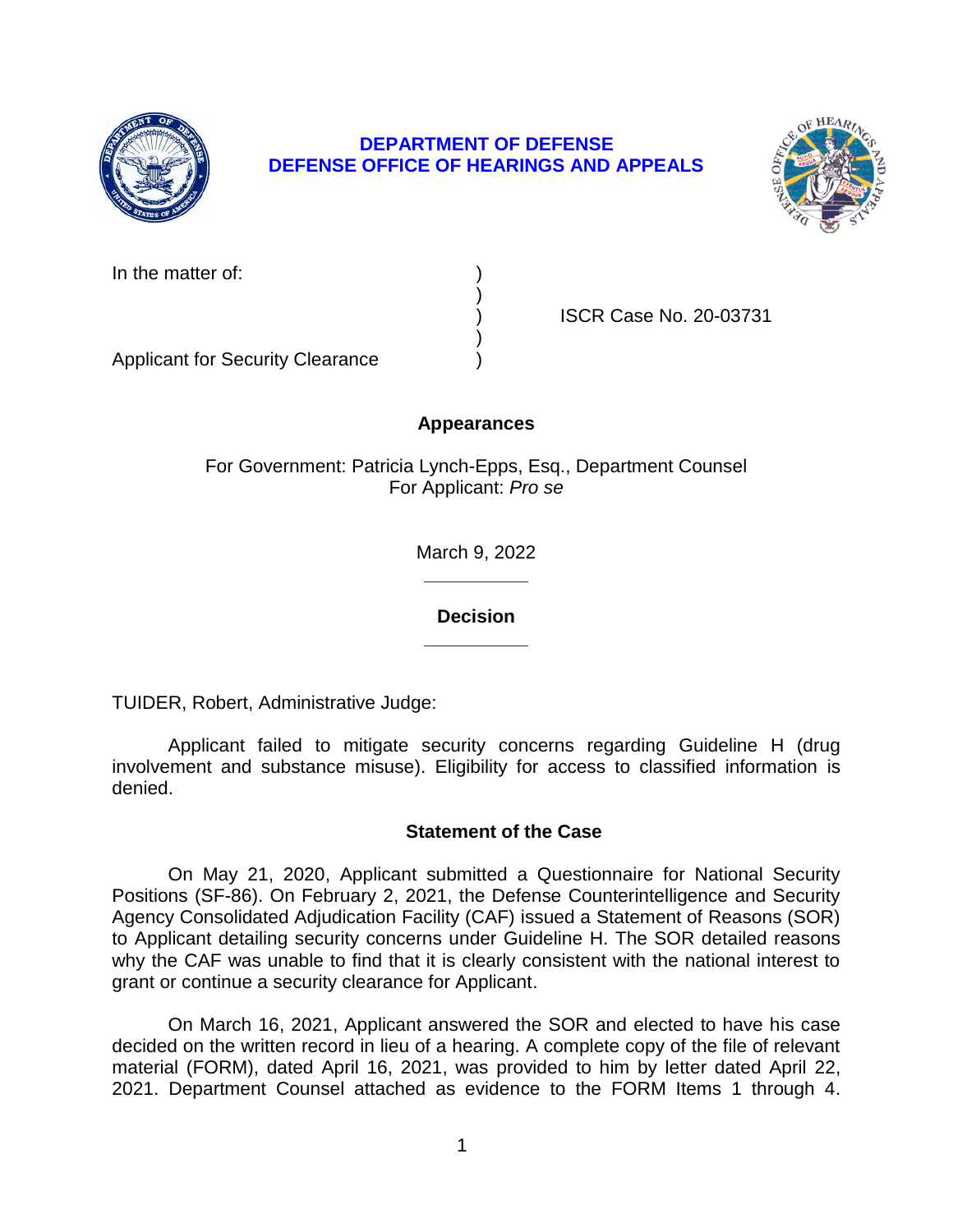Applicant was afforded a period of 30 days to file objections and submit material in refutation, extenuation, or mitigation. He timely submitted additional evidence that I marked as Item 5. I received Items 1 through 5 into evidence. On July 16, 2021, the case was assigned to me.

### **Findings of Fact**

### **Background Information**<sup>1</sup>

 Applicant is a 29-year-old contract employee employed by a defense contractor since May 2020. He is a first-time applicant for a security clearance. It is unclear from the record what level of access Applicant is currently seeking.

 Applicant graduated from high school in May 2011. He was awarded a bachelor's degree in May 2015. He has never married and has no dependents. Applicant has not served in the Armed Forces.

### **Drug Involvement and Substance Misuse**

 SOR ¶ 1.a alleges that Applicant used marijuana with varying frequency from about October 2008 to about April 2020; SOR ¶ 1.b alleges that he used cocaine with varying frequency from about March 2016 to about December 2019; SOR ¶ 1.c alleges that he used hallucinogenic mushrooms with varying frequency from about March 2013 to about August 2016; SOR ¶ 1.d alleges that he used prescription medication Adderall, not prescribed to him, with varying frequency from about May 2013 to about May 2015; and SOR ¶ 1.e alleges that he used LSD in about April 2013. He admitted all of these allegations in his SOR Answer without explanation. (Items 1, 2)

 These allegations came to light when Applicant self-admitted his past drug use on his May 21, 2020 SF-86 (Item 3). On June 15, 2020, he was subsequently interviewed by an Office of Personnel Management (OPM) investigator. During that interview, Applicant provided further details regarding his past drug use. (Item 4) In his FORM response, he elaborated even further on his past drug use. (Item 5)

A summary of Applicant's explanations follows:

Marijuana - Applicant used marijuana all throughout high school from 2008 to 2011, "a handful of times, always with a group of peers, and always at a private home." He smoked marijuana because of peer pressure. (Items 4, 5) Applicant continued his marijuana use during college from 2011 to 2015, "a few times a week" and stopped during the summer months because he had a job as a lifeguard and was drug tested. Applicant smoked marijuana during college, "as an escape from the stress of school." (Items 4, 5) He did not smoke marijuana from 2016 to 2017 when he was employed as

 $\overline{a}$  <sup>1</sup> The limited background information regarding Applicant was derived from the FORM and was the most current information available.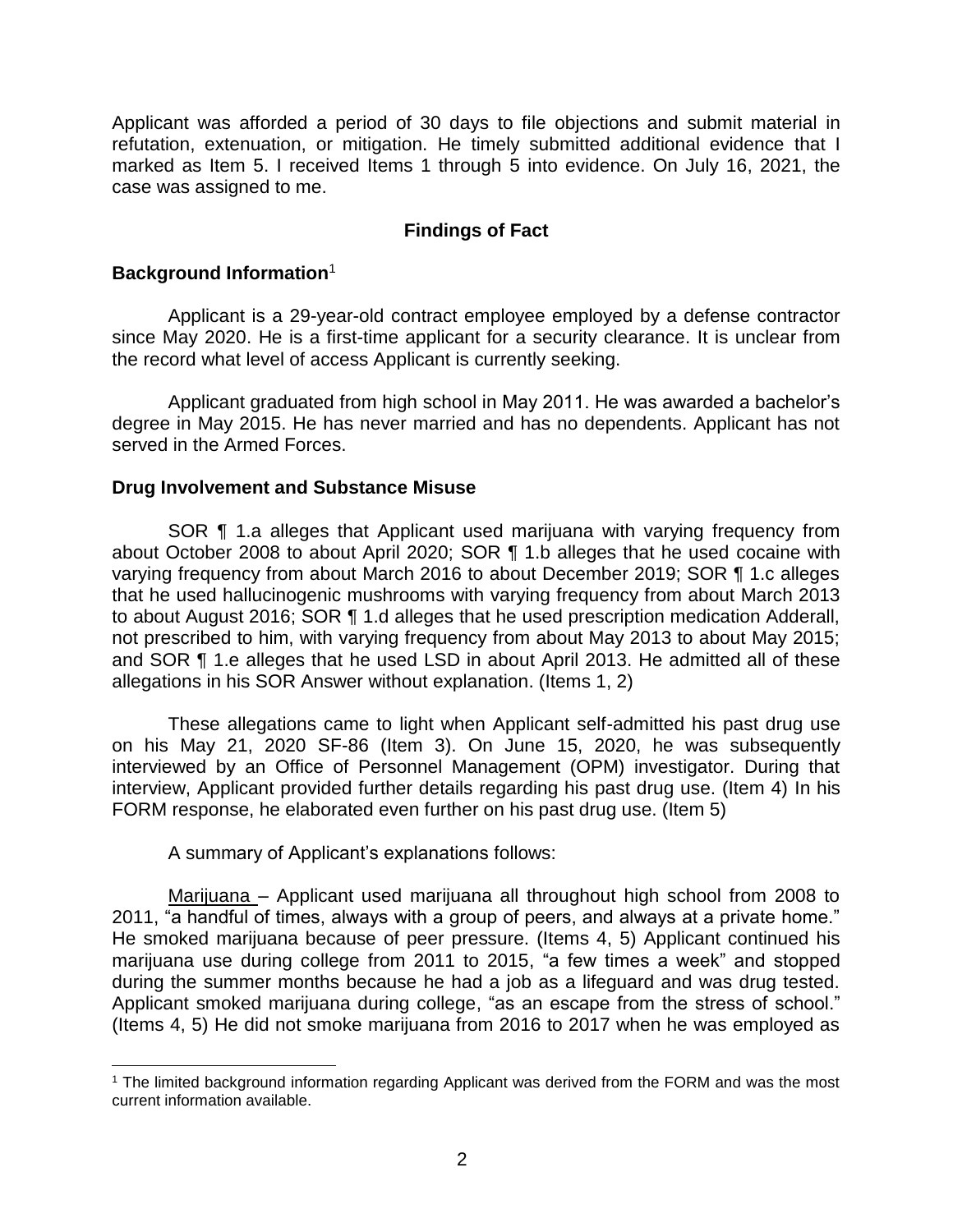an English teacher in Thailand (Items 4,5) From 2017 to 2020, Applicant smoked marijuana "recreationally to help relieve him from stress from work and being unemployed." He stopped using marijuana in April 2020. (Items 4, 5) Applicant stated, "Although I have a history of using marijuana through a 12 year period, the amount of time using marijuana during that time is miniscule and my dedication to not using it can be seen in my drug tests that I never failed." (Item 5)

Cocaine – Applicant used cocaine "a total of four times . . . three times in 2016 and one lone time in 2019." He stated a friend "convinced [him] to try it" in 2016 and the second and third cocaine uses were "under the same circumstances." The last time Applicant used cocaine, in 2019, occurred when a friend "talked [Applicant] into using it." (Items 4, 5)

Hallucinogenic mushrooms - Applicant used hallucinogenic mushrooms "twice." The first time was in March 2013 when he was with a group of friends, and one of his friends "pressured him into using it." His second use of mushrooms occurred in Thailand in August 2016. Another friend "talked him into . . . order[ing] a happy milkshake that had hallucinogenic mushrooms in it." (Items 4, 5)

Prescription Adderall - Applicant used Adderall while in college "approximately five times to help him focus on studying for school work" from May 2013 to May 2015. He stated he used Adderall so he "could study and focus a tad more than normal." (Items 4, 5)

LSD – Applicant used LSD one time "in about" April 2013. A friend "convinced" him to try LSD. (Items 4, 5)

 Applicant stated that he never tested positive for drugs, does not currently associate with anyone he used drugs with in the past, and does not intend to use drugs in the future. He has not sought professional counseling regarding his past drug use. (Items 4, 5) I note that Applicant's last drug use occurred in April 2020, one month before he completed his SF-86 in May 2020, claiming that "he wanted control of his life and that he had no intention of future use." (Item 4) Applicant did not submit a signed statement of intent to abstain from all drug involvement and substance misuse, acknowledging that any future involvement or misuse is a grounds for revocation of national security eligibility.

 Applicant stated that he is "a loving friend, a reliable & trustworthy coworker, and a human who complies with other laws and regulations." He added that he is a dedicated, reliable and trustworthy employee and would like to have a clearance to become a more effective employee and enhance his position within his company. Applicant stated that his mistakes from the past are no reflection of who he is today. (Item 5)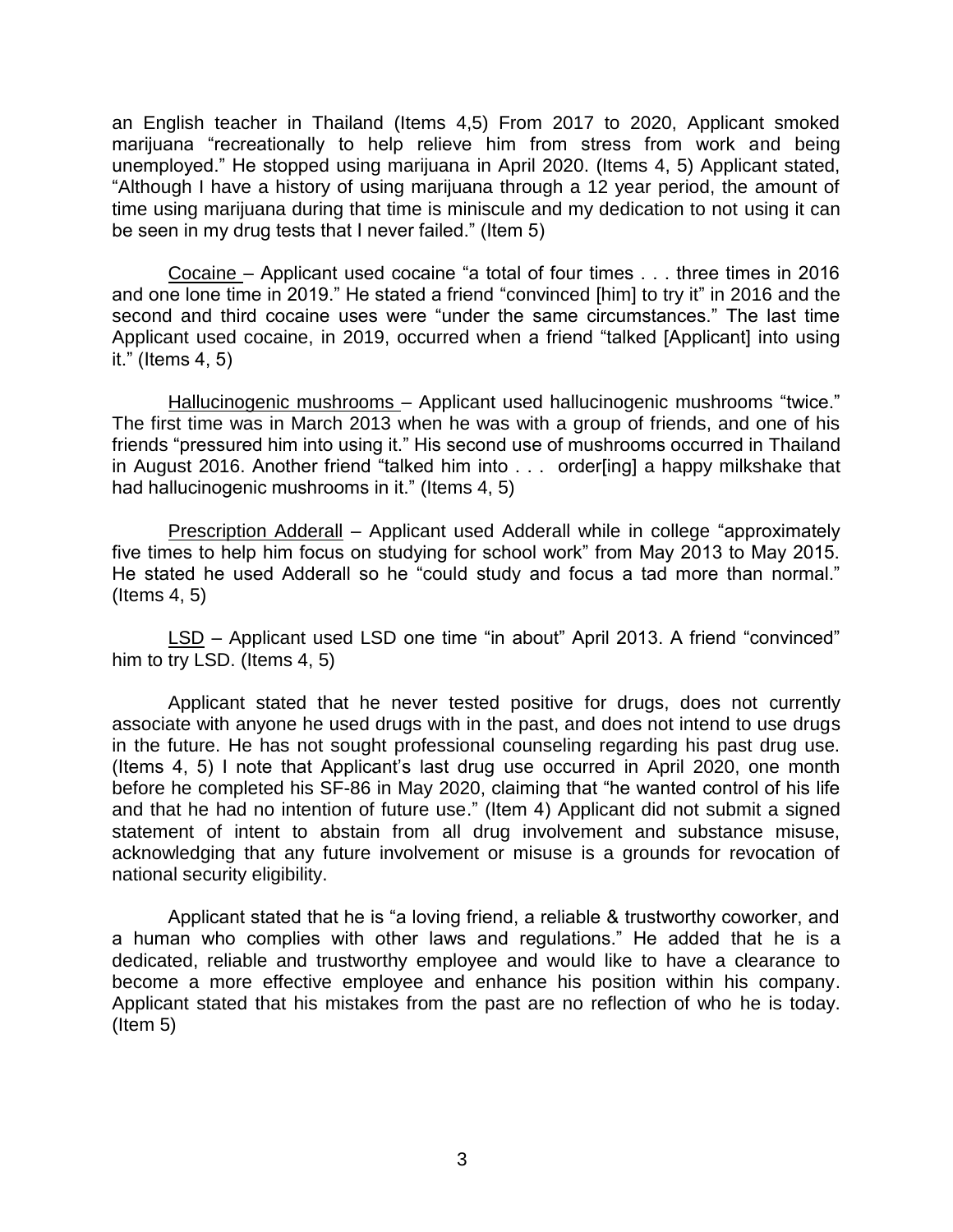#### **Policies**

 *Classified Information within Industry* (February 20, 1960), as amended; DOD Directive 5220.6, *Defense Industrial Personnel Security Clearance Review Program* (January 2, 1992), as amended (Directive); and the adjudicative guidelines (AG), which became This case is adjudicated under Executive Order (EO) 10865, *Safeguarding*  effective on June 8, 2017.

 When evaluating an applicant's suitability for a security clearance, the administrative judge must consider the adjudicative guidelines. In addition to brief introductory explanations for each guideline, the adjudicative guidelines list potentially disqualifying conditions and mitigating conditions, which are to be used in evaluating an applicant's eligibility for access to classified information.

 These guidelines are not inflexible rules of law. Instead, recognizing the complexities of human behavior, administrative judges apply the guidelines in conjunction with the factors listed in the adjudicative process. The administrative judge's overarching adjudicative goal is a fair, impartial, and commonsense decision. According to AG ¶ 2(c), the entire process is a conscientious scrutiny of a number of variables known as the "whole-person concept." The administrative judge must consider all available, reliable information about the person, past and present, favorable and unfavorable, in making a decision.

The protection of the national security is the paramount consideration. AG  $\P$  2(b) eligibility will be resolved in favor of the national security." requires that "[a]ny doubt concerning personnel being considered for national security

 Under Directive ¶ E3.1.14, the Government must present evidence to establish controverted facts alleged in the SOR. Under Directive ¶ E3.1.15, the applicant is responsible for presenting "witnesses and other evidence to rebut, explain, extenuate, or mitigate facts admitted by the applicant or proven by Department Counsel." The applicant has the ultimate burden of persuasion to obtain a clearance favorable decision.

 A person who seeks access to classified information enters into a fiduciary relationship with the Government predicated upon trust and confidence. This relationship transcends normal duty hours and endures throughout off-duty hours. The Government reposes a high degree of trust and confidence in individuals to whom it grants access to classified information. Decisions include, by necessity, consideration of the possible risk the applicant may deliberately or inadvertently fail to safeguard classified information. Such decisions entail a certain degree of legally permissible extrapolation of potential, rather than actual, risk of compromise of classified information.

 Section 7 of EO 10865 provides that adverse decisions shall be "in terms of the national interest and shall in no sense be a determination as to the loyalty of the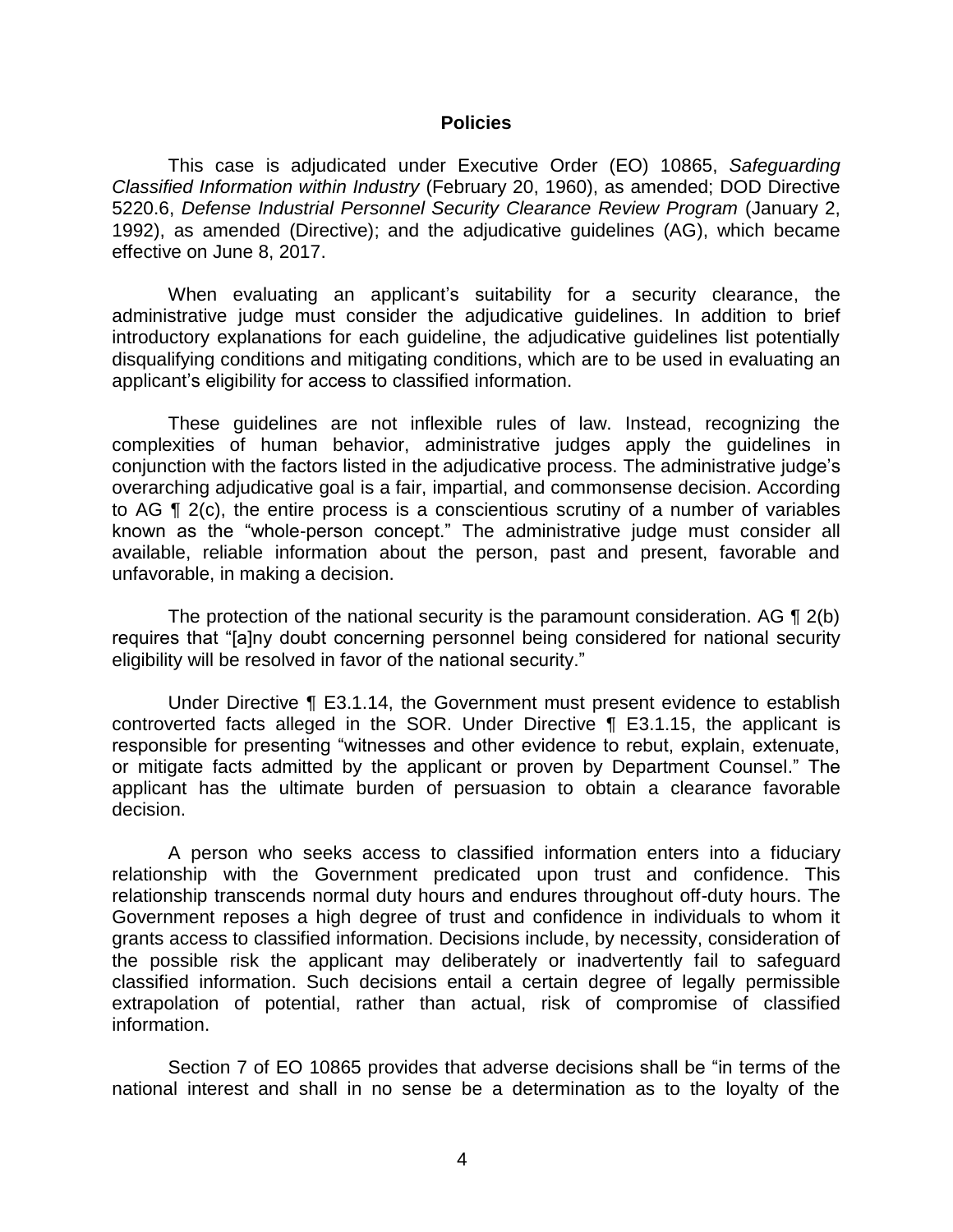applicant concerned." *See also* EO 12968, Section 3.1(b) (listing multiple prerequisites for access to classified or sensitive information).

### **Analysis**

### **Drug Involvement and Substance Misuse**

AG **[1** 24 describes the security concern about drug involvement and substance misuse:

The illegal use of controlled substances, to include the misuse of prescription and non-prescription drugs, and the use of other substances that cause physical or mental impairment or are used in a manner inconsistent with their intended purpose can raise questions about an individual's reliability and trustworthiness, both because such behavior may lead to physical or psychological impairment and because it raises questions about a person's ability or willingness to comply with laws, rules, and regulations. *Controlled substance* means any "controlled substance" as defined in 21 U.S.C. 802. *Substance misuse* is the generic term adopted in this guideline to describe any of the behaviors listed above.

AG ¶ 25 provides one condition that could raise a security concern and may be disqualifying in this case:

(a) any substance misuse (see above definition).

 The Applicant admitted and the record established this disqualifying condition. Consideration of mitigating conditions is required.

AG  $\P$  26 lists two conditions that could mitigate security concerns in this case:

(a) the behavior happened so long ago, was so infrequent, or happened under such circumstances that it is unlikely to recur or does not cast doubt on the individual's current reliability, trustworthiness, or good judgment; and

(b) the individual acknowledges his or her drug involvement and substance misuse, provides evidence of actions taken to overcome this problem, and has established a pattern of abstinence, including, but not limited to:

(1) disassociation from drug-using associates and contacts;

(2) changing or avoiding the environment where drugs were used; and

(3) providing a signed statement of intent to abstain from all drug involvement and substance misuse, acknowledging that any future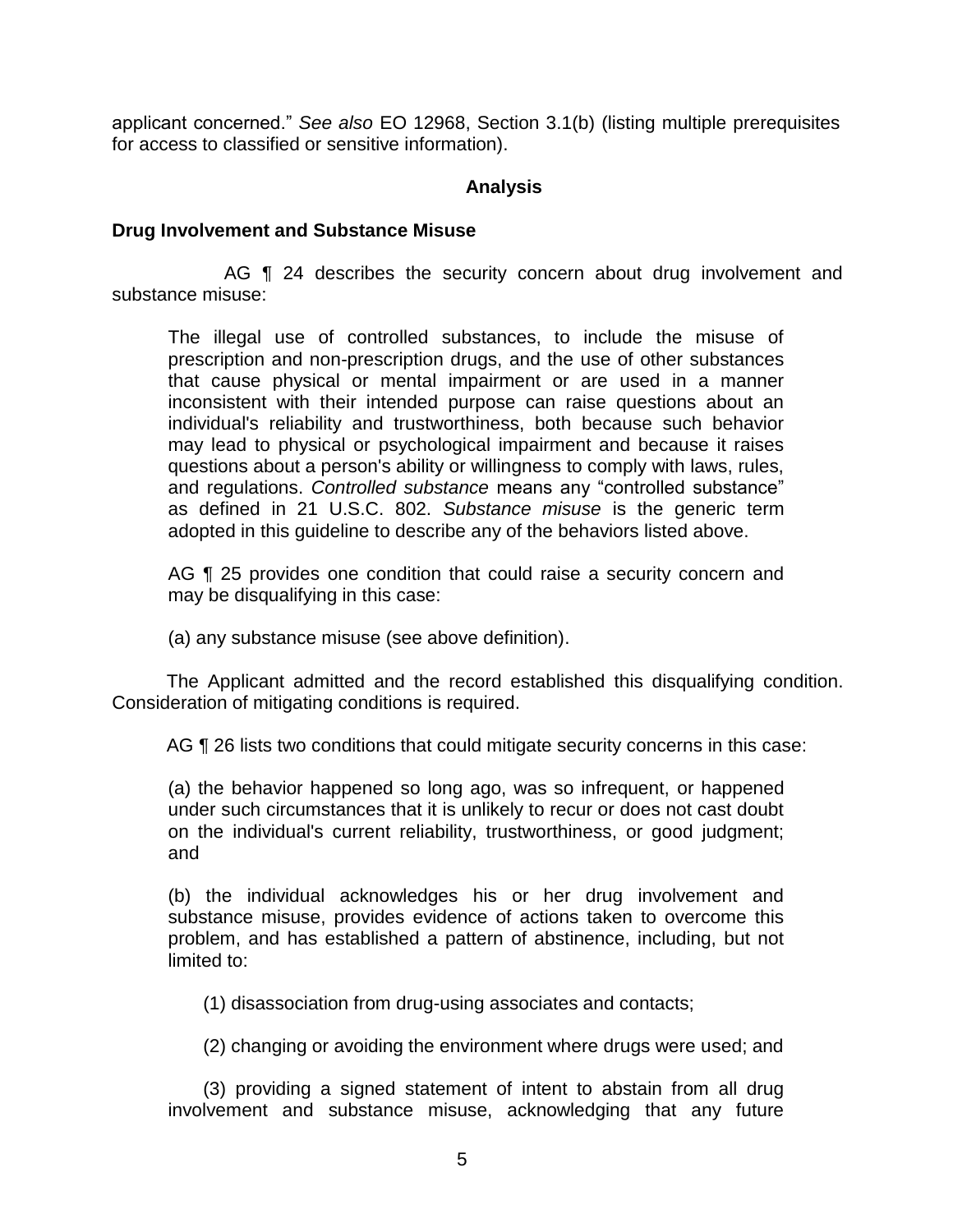involvement or misuse is grounds for revocation of national security eligibility.

 I have considered all of the mitigating conditions under drug involvement and substance misuse and especially considered AG ¶¶ 26(a) and 26(b).

Concerning AG ¶ 26(a), there are no "bright line" rules for determining when conduct is "recent." The determination must be based "on a careful evaluation of the totality of the record within the parameters set by the Directive." ISCR Case No. 02- 24452 at 6 (App. Bd. Aug. 4, 2004). For example, the Appeal Board determined in ISCR Case No. 98-0608 (App. Bd. Aug. 28, 1997), that an applicant's last use of marijuana occurring approximately 17 months before the hearing was not recent. If the evidence shows, "a significant period of time has passed without any evidence of misconduct," then an administrative judge must determine whether that period of time demonstrates "changed circumstances or conduct sufficient to warrant a finding of reform or rehabilitation." ISCR Case No. 02-24452 at 6 (App. Bd. Aug. 4, 2004).

In ISCR Case No. 04-09239 at 5 (App. Bd. Dec. 20, 2006), the Appeal Board reversed the judge's decision denying a clearance, focusing on the absence of drug use for five years prior to the hearing. The Appeal Board determined that the judge excessively emphasized the drug use while holding a security clearance, and the 20 plus years of drug use, and gave too little weight to lifestyle changes and therapy. For the recency analysis, the Appeal Board stated:

*Compare* ISCR Case No. 98-0394 at 4 (App. Bd. June 10, 1999) (although the passage of three years since the applicant's last act of misconduct did not, standing alone, compel the administrative judge to apply Criminal Conduct Mitigating Condition 1 as a matter of law, the Judge erred by failing to give an explanation why the Judge decided not to apply that mitigating condition in light of the particular record evidence in the case) with ISCR Case No. 01-02860 at 3 (App. Bd. May 7, 2002) ("The administrative judge articulated a rational basis for why she had doubts about the sufficiency of Applicant's efforts at alcohol rehabilitation.") (citation format corrections added).

 Applicant's most recent marijuana use occurred in April 2020, one month before he submitted his SF-86 in May 2020, and ten months before his SOR was issued in February 2021. Applicant asserts that he has turned his life around, that he no longer wants to use drugs, and will not use drugs in the future. Among the problems here is the recency of his drug use. Additionally, his written assertions that he is drug-free and has no intention of using drugs in the future lack corroboration. While Applicant receives credit for self-reporting his past drug use, that alone is insufficient to mitigate his 12-year history of self-admitted intermittent use of a variety of drugs. Also problematic, is Applicant's susceptibility to peer pressure to use drugs, which he acknowledged was a common theme in his past drug use.